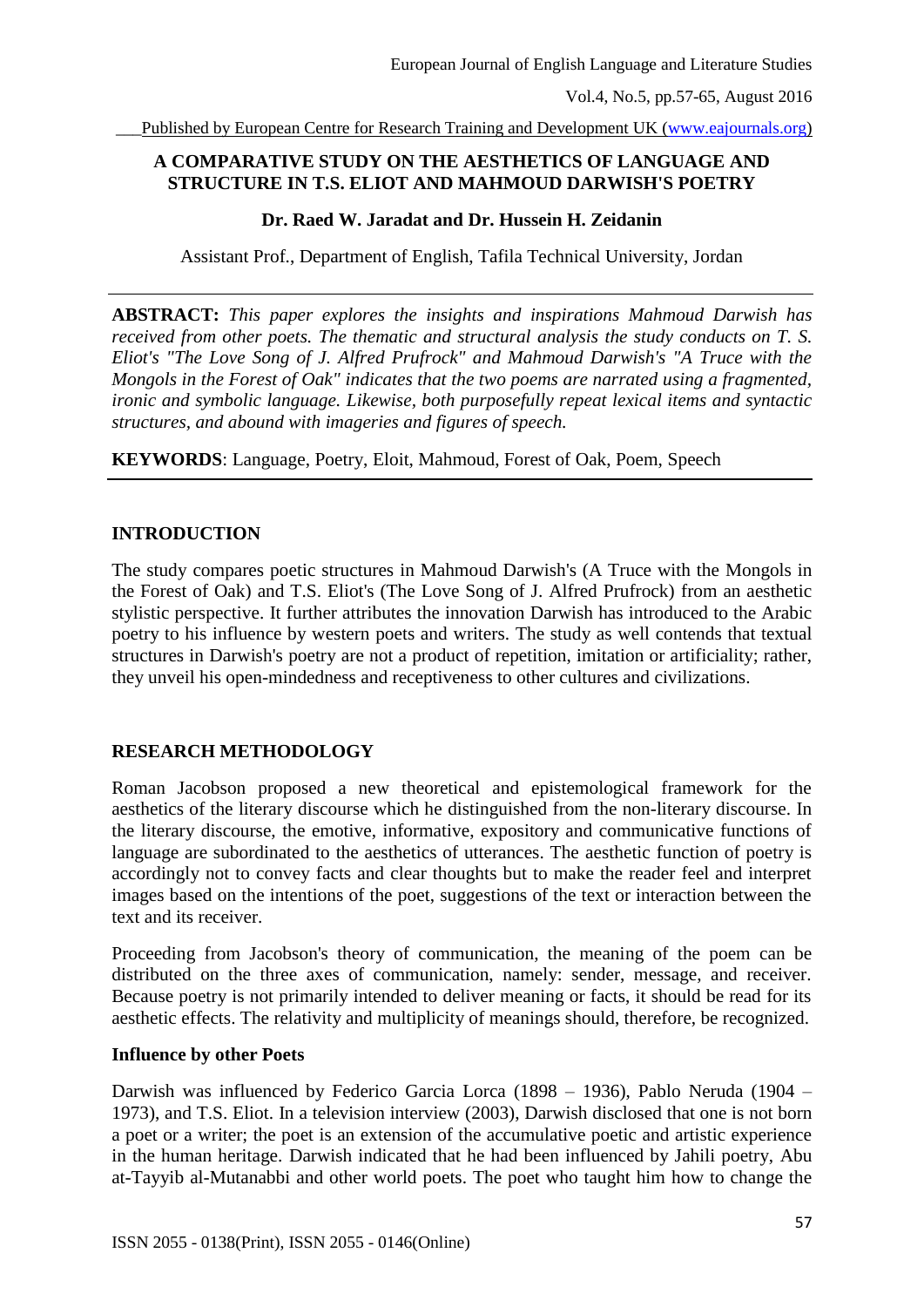Published by European Centre for Research Training and Development UK [\(www.eajournals.org\)](http://www.eajournals.org/)

functions of senses in the poetic image was the Spanish poet Lorca, with whom he was fascinated and charmed. Then, he got influenced with Neruda, T.S. Eliot and other great world poets.

Darwish considered Neruda the greatest twentieth century poet for the richness of the imageries and rhythms in his poetry. The Arabs viewed Neruda as a struggler; and it is for the advantage of the poet to be a struggler according to Darwish. Neruda is also known for his love and contemplative poetry in which he reflected upon the history of Latin America. He wrote a collection entitled *Twenty Love Poems and a Song of Despair*, 100 love sonnets, surrealist poems and historical epics. Darwish also considered Lorca the greatest lyrical poet in the twentieth century. He was influenced by his poetic plays as well as his lyrical poetry.

# **LITERATURE REVIEW**

Hashim and Ahmed (2014) addressed the notion of home in Mahmoud Darwish's poetry. They argued that Darwish's conception of home undergoes three influential phases traversing his writing life of fifty years: Darwish's notion of home at home, remembering home from a distance and home as a process of articulation.

Ajjawi (2014) explored Mahmoud Darwish's endeavors to realize his existence through poetry. The existence attempts, according to Ajjawi, were voiced through the young poet's call to rebel and resist occupation. In a later stage of his life, the poet would contemplate on life and death and appreciate the meaning of his existence. The paper assumes that Mahmoud Darwish used imagery and symbolism to guide the Palestinians to the path of reconciliation with the world through his calls for action and demands for freedom and justice.

Al Areqi (2014) critically analyzed four of Darwish's poems addressing home and homeliness as well as identity and exile of the displaced people. The selected poems were analyzed to question the location of home, homeliness, exile and identity in the poetry of Mahmoud Darwish. The paper further delved into the question of how the displaced would feel when they were detached of their homes and families. It also explored how Darwish's poetry effectively expressed his homesickness and homeliness. The foci of this paper lie upon both the thematic attitudinal structures and the aesthetics of using expressive words, symbols and images to manifest the poet's postcolonial identity.

Nassar (2011) explored the concept of resistance literature in Darwish's poetry as it is eloquently expressed in the four consecutive collections: *Awraq al-Zaytoun* (Olive leaves, 1964), *Ashiq min Filasteen* (A lover from Palestine, 1966), *Akhir al-Layal* (At the end of the night, 1967), and *al-Asafir Tamutu fi al-Jalil* (Birds are dying in Galilee, 1969). Nassar observed that Darwish frequently refers to the land and landscape, soldier, refugee, martyr, anguish of exile, anger, blood of the wounded, rifle, tank, fire and so forth in his resistance poetry.

Dhillon (2010) examined the complex use of poetry, identity, myth, and history as a subaltern strategy of resistance through literature. Dhillon argued that Mahmoud Darwish's poetry used identity, myth, and history to emblematize a collective Palestinian voice. The paper considered Darwish the epitome of Edward Said's conceptions of culture and imperialism as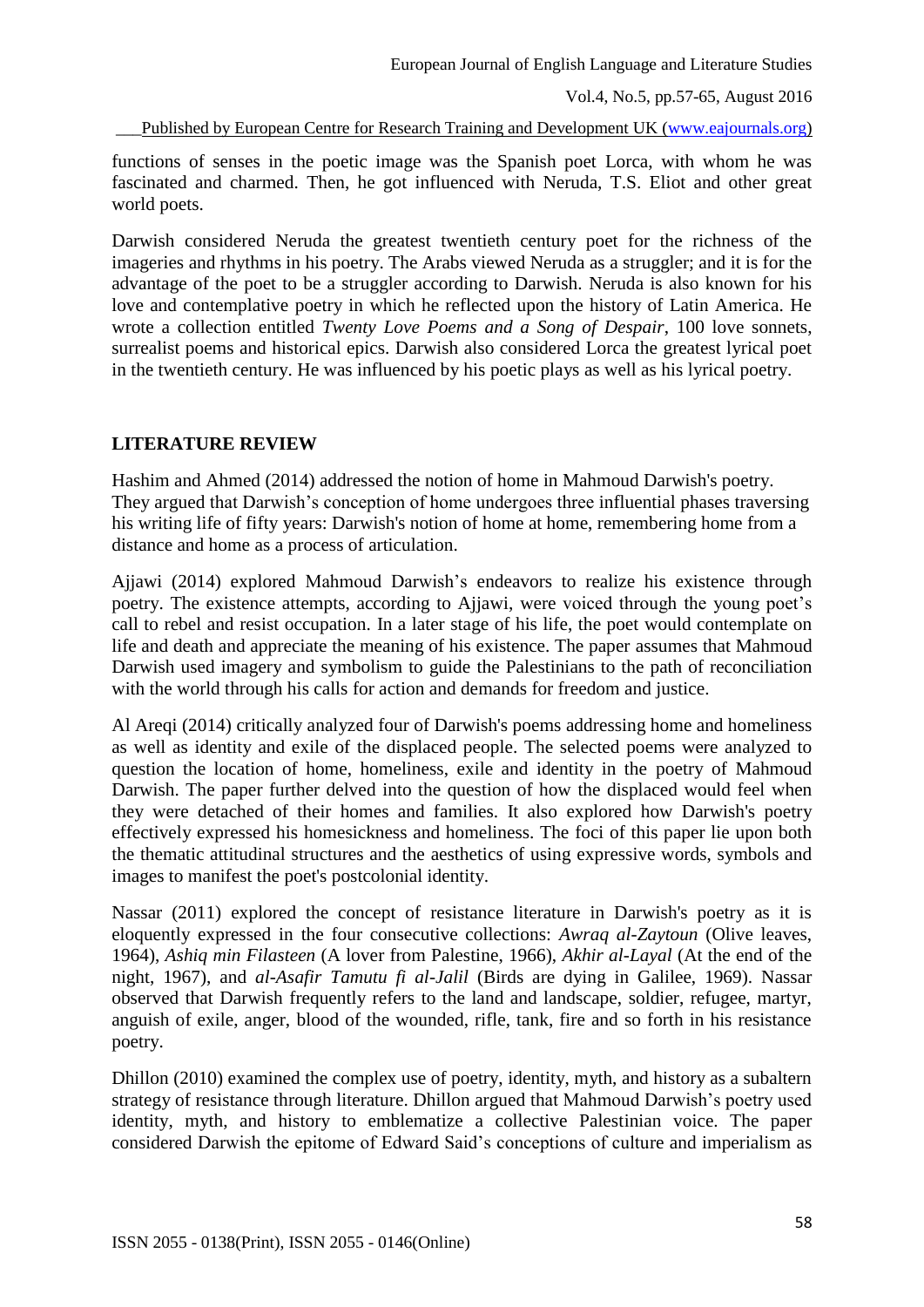Published by European Centre for Research Training and Development UK [\(www.eajournals.org\)](http://www.eajournals.org/)

he resisted both separatist discourses as well as the hegemonic structures of Israel and the West through his poetry.

Al Jazzar (2000) organized his study into four chapters. He examined the musicality and language structures in some of Darwish's poems. He as well analyzed imageries in the poetry of Darwish and concluded with an investigation of symbols and myths in Darwish's poetry.

# **Title**

The title usually provides the keys to reading and understanding the most ambiguous, ironic and symbolic texts of poetry. The function of the title is not only to enlighten the darkness of the text but also to guide the reader through the text. Like any other genre or literary text, textology classifies the various stages of the production of poetry into the pre-textual stage, the textual stage and post-textual stage. The title of the literary text has gained more interest and consideration during contemporary and modern ages than in the past when the text used to have no title. The title is perceived as a chain of connection between the pre-textual stage and textual stage. Though the title can be considered as an independent text, it is followed by a text with which it is tangled.

The complete syntactic and linguistic structures of the sentence signify the pre-textual stage though their conceptualization by the reader leads to the textual stage. The semantic content of the sentence gets complete only when its motivation is figured out. In this context, motivation refers to the interrelation between the sentence and the text. This sentence or title would not have been brought into being unless the text had evoked it.

Two aspects explain why the title in Darwish's poem maintains a strong relation with the text. First, the title sums up and reduces the structure of the poem. A careful reading of the poem would reveal that the text explains and elaborates upon the title. Second, the title is repeated in the poem for emphatic purposes. A search for the components of the title in the text yields the following results:

| كائنات في السنديانْ       | Creatures in the oak                     |
|---------------------------|------------------------------------------|
| في كائنات من السنديان     | In creatures of the oak                  |
| في غابة السنديان          | In the forest of oak                     |
| سوف ينتصر النسر والسنديان | The eagle and oak will conquer           |
| فلابد من هدنة للشقائق     | There must be a truce for the windflower |
| كائنات من السنديان        | Creatures of oak                         |
| - في شبح السنديا <i>ن</i> | In the ghost of oak                      |
| في عقدة الرمز في السنديان | In the symbolic knot of oak              |
| في غابة السنديان          | In the forest of oak                     |
| وعن ورق السنديان          | About the leaves of oak                  |
| نخب لأر ملة السنديان      | A toast for the widow of oak             |
|                           |                                          |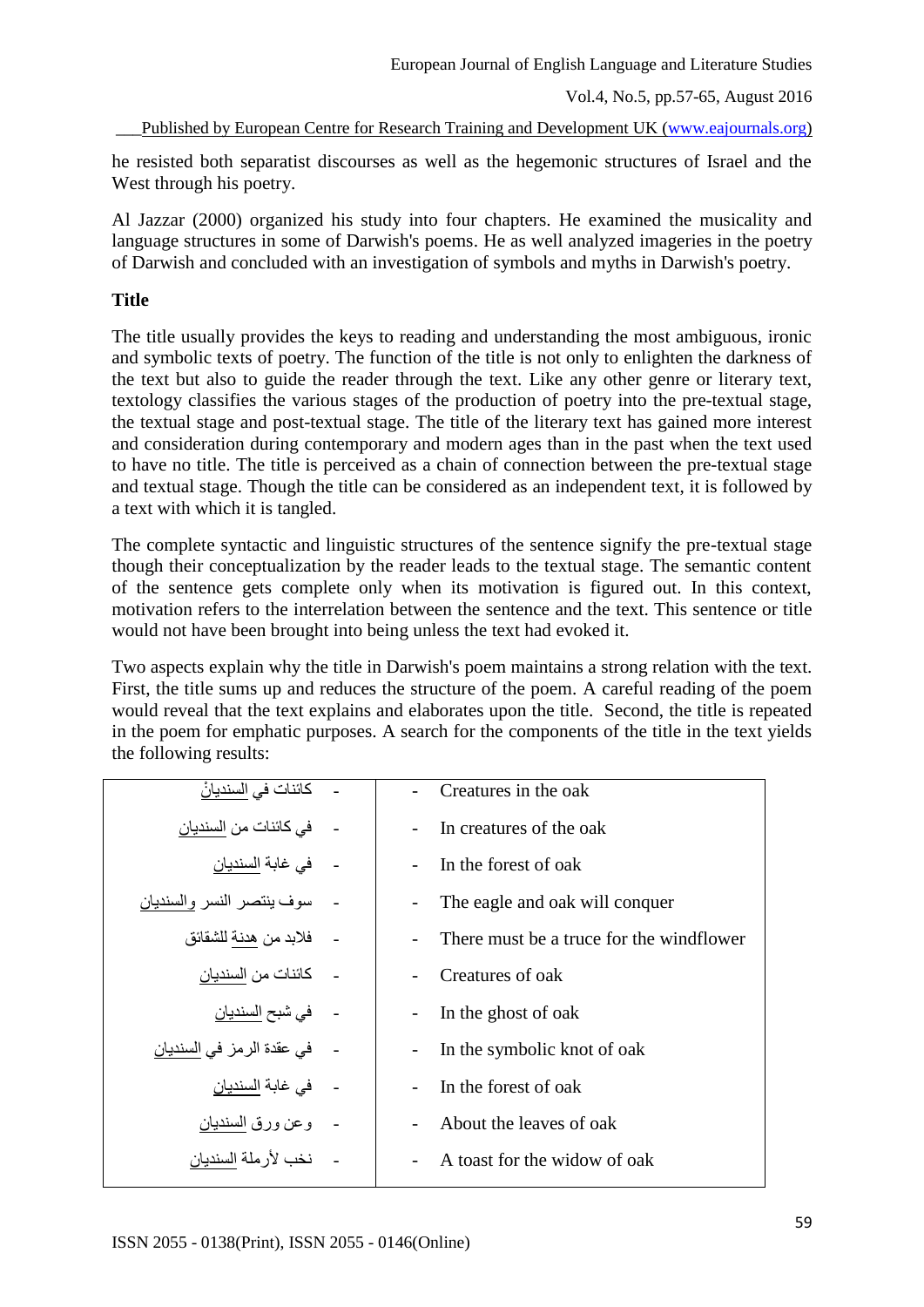Published by European Centre for Research Training and Development UK [\(www.eajournals.org\)](http://www.eajournals.org/)

| - The Mongols like our wine |
|-----------------------------|
| To cut the oak tree         |
| - The Mongols want us to be |
| Behind the song of oak      |
|                             |
|                             |

The title of Eliot's poem is as ironic as the title of Darwish's poem. While Eliot's poem expresses the speaker's inability to love women and make decisions, Darwish's poem negatively represents the Mongols as the treacherous monstrous people who have wreaked havoc on the human civilization, shed blood and disrespected truces and agreements. The negative image of the Mongols is metaphorically extended to the Israelis on the account that both disrespect truces. The poem further emphasizes the absurdity of peace when it is discharged of affectivity and balance:

| - لـم نجـدْ أحـداً يقبـلُ السِـلَمِ  لا نحـنُ<br>نحنُ ولا غدِر ُنا غدِر ُنا | - We found no one to accept peace;<br>neither the other nor we is the same. |
|-----------------------------------------------------------------------------|-----------------------------------------------------------------------------|
| - البنــادقُ مكسـورةٌ  والمحمــامُ يطيــرُ<br>بعيدا َ َبعيداً               | - The rifles are broken  Pigeons are<br>flying away.                        |
| - لم نجد أحداً ههُٰنا                                                       | - We found no one there.                                                    |
| - لم نجد أحداً                                                              | - We found no one.                                                          |
| - لم نجد غابة السنديانْ !                                                   | - We did not find the oak forest.                                           |
|                                                                             |                                                                             |

This excerpt reveals Darwish's distrust of the Mongols or the Israelis who abide by no truce at all. A truce with the Mongols, for Darwish, is equivalent to a friendship with a wolf. Thus, what the title ironically suggests being a love song of a passionate lover turns out to be a pessimistic view a depressed speaker communicates to the reader or to a potential lover; and what the title ironically suggests being a reconciliation poem turns out to be a poem of resistance.

The title of Darwish's poem is as independent and informative as the title of Eliot's poem. Syntactically, the words "هدنة/truce" and "love" are the predicates of elided subjects in nominal sentences. The subjects of the two sentences can be respectively presumed to be as follows: this is a truce with the Mongols in the forest of oak; and this is the love song of J. Alfred Prufrock. The sentence constituting the title of Darwish's poem has two propositional phrases, namely "with the Mongols" and "in the forest of oak", whereas the sentence constituting the title of Eliot's poem has only one propositional phrase, namely "of Alfred Prufrock". These phrases give the titles their complete semantic frames.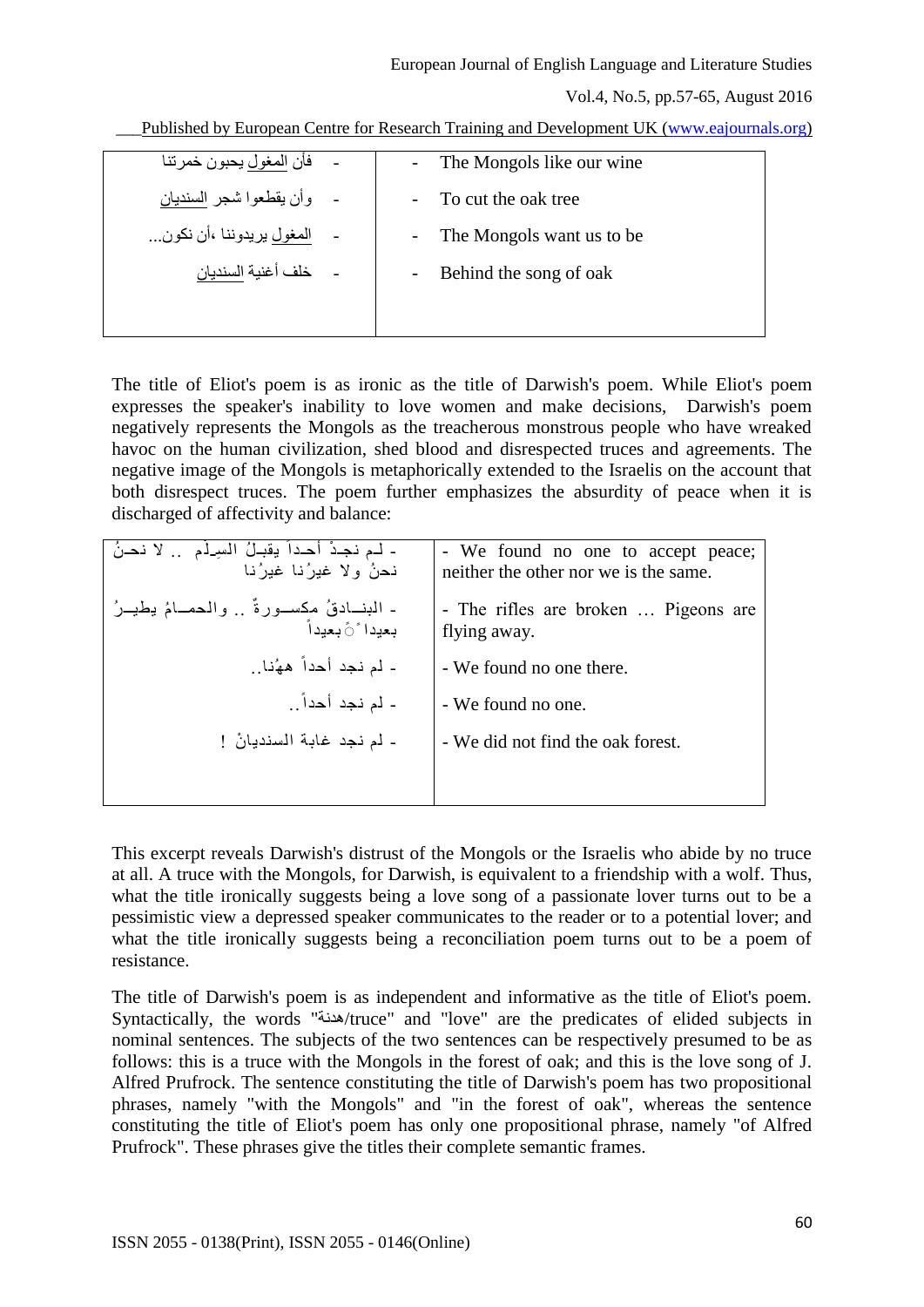Published by European Centre for Research Training and Development UK [\(www.eajournals.org\)](http://www.eajournals.org/)

Accordingly, there is no doubt that the semantic weight of Darwish's poem lies in the title as well as in the purposeful repetition of the word "oak" with which the poem opens and ends. The symbolic structure of the poem indicates that it may denote something and connote something else. The speaker as well indirectly unveils his intentions. He tends to make the reader feel his words but not to understand them. This tendency signifies the aesthetic communicative values which the reader oriented theories have introduced and engendered.

### **Language**

Lexically, many words and lines are repeated throughout Eliot's poem. For example, the word "time" is repeated 26 times throughout the poem. The speaker as well repeats the following lines for several times:

- In the room the women come and go
- Talking of Michelangelo.
- And how should I presume?
- And would it have been worth it, after all,
- Would it have been worth while.
- Should say: "That is not what I meant at all;
- That is not it, at all."

This repetition has the aesthetic functions of creating an irregular pattern of internal rhymes and end rhymes, speeding up the flow and rhythm of the poem and rendering it more familiar to the reader or addressee.

Syntactically, the poem features both run-on-lines and end-stopped lines as well as caesuras. In run-on-lines, the sentence carries over into the next line as shown in the following examples:

• When the evening is spread out against the sky

Like a patient etherized upon a table;

 $\bullet$  In a minute there is time

For decisions and revisions which a minute will reverse.

• I know the voices dying with a dying fall

Beneath the music from a farther room.

• Then how should I begin

To spit out all the butt-ends of my days and ways?

• Am an attendant lord, one that will do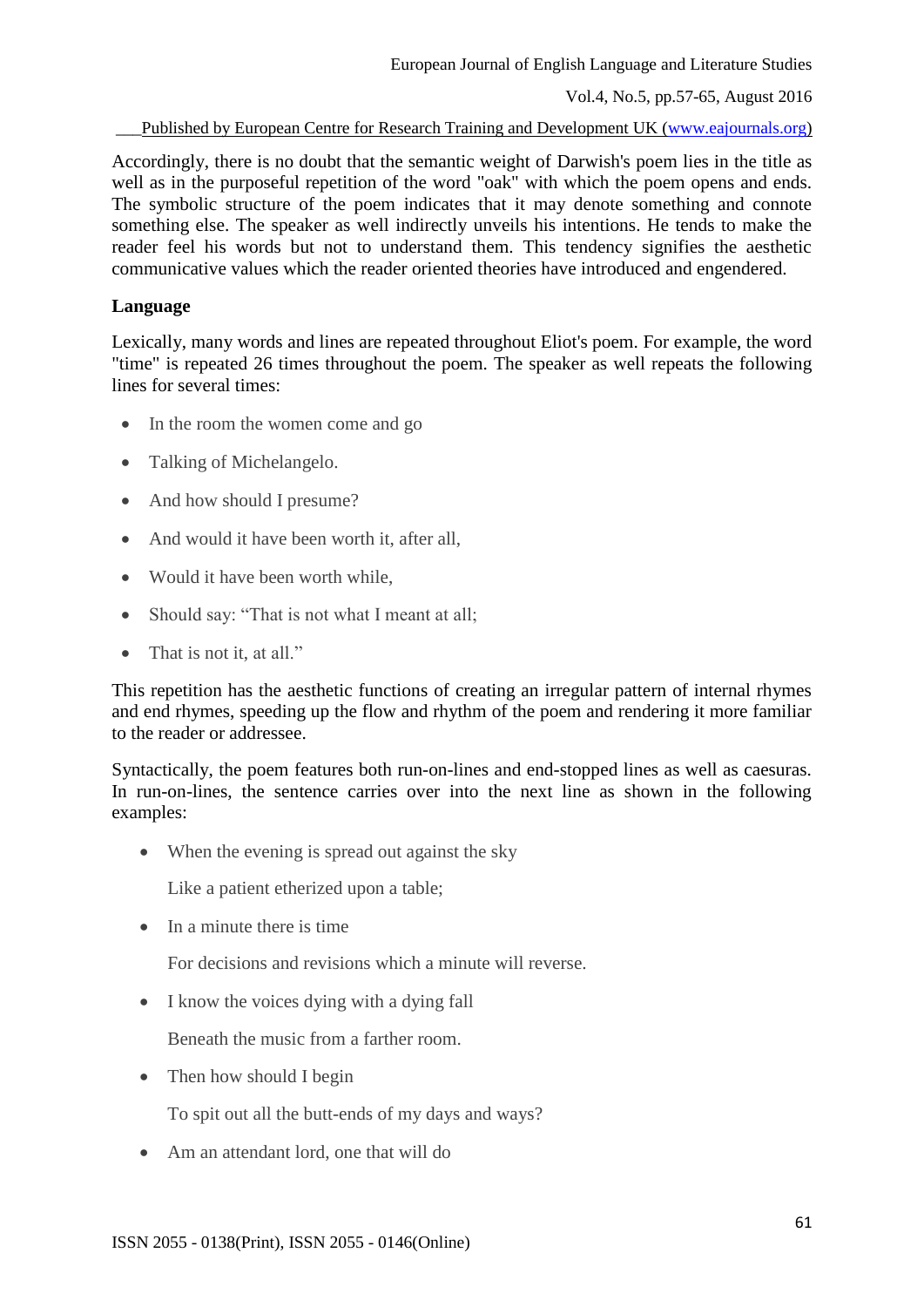\_\_\_Published by European Centre for Research Training and Development UK [\(www.eajournals.org\)](http://www.eajournals.org/)

To swell a progress, start a scene or two,

While run-on-lines are aesthetically used to speed up the rhythm, end-stopped lines are aesthetically used to create suspense and slow down the rhythm of the poem as shown in the following examples:

- No! I am not Prince Hamlet, nor was meant to be:
- I shall wear white flannel trousers, and walk upon the beach.
- I have heard the mermaids singing, each to each.
- Shall I part my hair behind? Do I dare to eat a peach?
- I shall wear the bottoms of my trousers rolled.

Like in Eliot's poem, the columnar poem of Darwish comprises several stanzas with nominal sentences which often run on to the next line as the following quotation shows:

> الضحايا تمرّ من الجانبين، تقول كلامًا أخيرًا و تسقط في عالمٍ واحدٍ. سوف ينتصر النسر والسنديان عليها، فلا بدّ من هدنة للشقائق في السهل كي تخفي الميتين على الجانبين، وكي نتبادل بعض الشتائم قبِل الوصول إلى التلّ لا بدّ من

> > تعب آدميّ يحوّل تلك الخيول إلى..

## كائنات من السندبان

In comparison, Darwish used verbal and nominal sentences in his poem. While verbal sentences signify renovation and action, nominal sentences signify stability and steadiness. Though Arabic prefers verbal sentences to nominal sentences, Darwish's usage of nominal sentences is more dominant. The predicates of these sentences are either verbs or syntactic units replacing them such as present participles. The speaker of the poem, for instance, states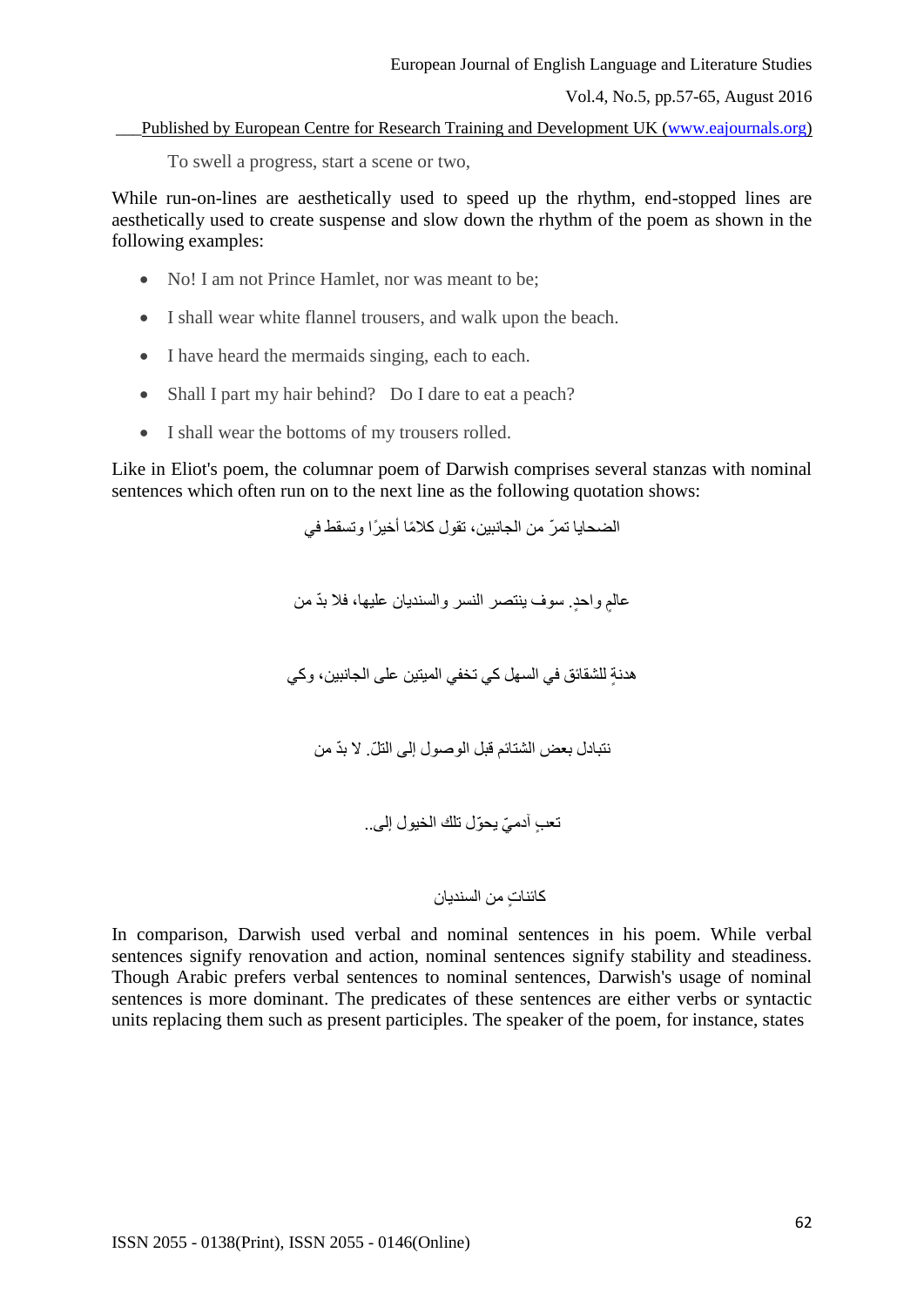Published by European Centre for Research Training and Development UK [\(www.eajournals.org\)](http://www.eajournals.org/)

| ـ كائنات من السنديان تطيل الو قو ف على التل | - Creatures of oak lingering on the hill         |
|---------------------------------------------|--------------------------------------------------|
| ۔ أننا صاعدون الی التل کی نمدح الله ۔       | - Climbing the hill in praise to Allah           |
| ۔ كل شيء يدل على عبث الريح .                | - Everything manifests the absurdity of the wind |
| ـ الضحايا تمر من الجانبين                   | - Victims are passing from both sides            |
| ۔ الصدي واحد في البراري                     | - Echo in wilderness is one                      |
| - كل حر ب تعلمنا أن نحب الطبيعة اكثر        | - War teaches us to love nature more             |
| - ليت أعداءنا يأخذون مقاعدنا                | - We wish our enemies would take our seats       |
| ـ الحر وب تعلمنا أن نذوق المواء             | - Wars teach us to taste the air                 |
| ـ كل قلب هنا لا يرد على الناي               | - Every heart that never responds to the flute   |
|                                             |                                                  |

These nominal sentences are located at the beginning of each stanza to support the dominant tendencies of declaration and statement and communicate stable uncontroversial semantic constants.

### **Imageries**

Eliot's poem is abundant with figures of speech. The speaker, for instance, personifies the evening and the waves which he respectively compares to a patient etherized upon a table (Line 3) and to old people combing their white hair (Line 27). In one metaphor, the speaker likens the yellow fog and yellow smoke to a cat rubbing its back or muzzle upon the windowpanes, licking its tongue into the corners of the evening and lingering upon the pools (Lines 15 – 25). In another metaphor, the speaker compares himself to a scavenger or a crab scuttling across the floors of silent seas (Lines  $73 - 74$ ).

Allusion is another figure of speech used in Eliot's poem. For example, the speaker alludes to Prince Hamlet (Line 111), the attendant Lord Polonius (Line 112) and the Fool (Line 119) in Shakespeare's play. He further alludes to Lazarus (Line 94) and to Michelangelo (lines 14, 36). These allusions signify the speaker's self-depreciation as he compares himself not to Jesus, Prince Hamlet or Michelangelo but to Polonius, Lazarus or the Fool.

Similarly important are the sensory images and symbols the poem abounds with. Unlike abstract images, sensory images provoke man's senses of sight, taste, smell, touch or hearing. For example, sawdust restaurants (Line 7) can be seen, and smelt; squeezing the universe into a ball (Line 92) and settling a pillow (Line 96) by one's head can be touched; the soot falling from chimneys (line 19) and yellow fog (line 15) can be smelt; seawater can be tasted (line 129); and the singing of mermaids (Line 124) can be heard. These images contribute to providing a physical rather than abstract description of the setting, especially that the poem is set in several places such as half-deserted streets (line 4), cheap hotels (line 6), sawdust restaurants (line 7), the beach, the sea… etc.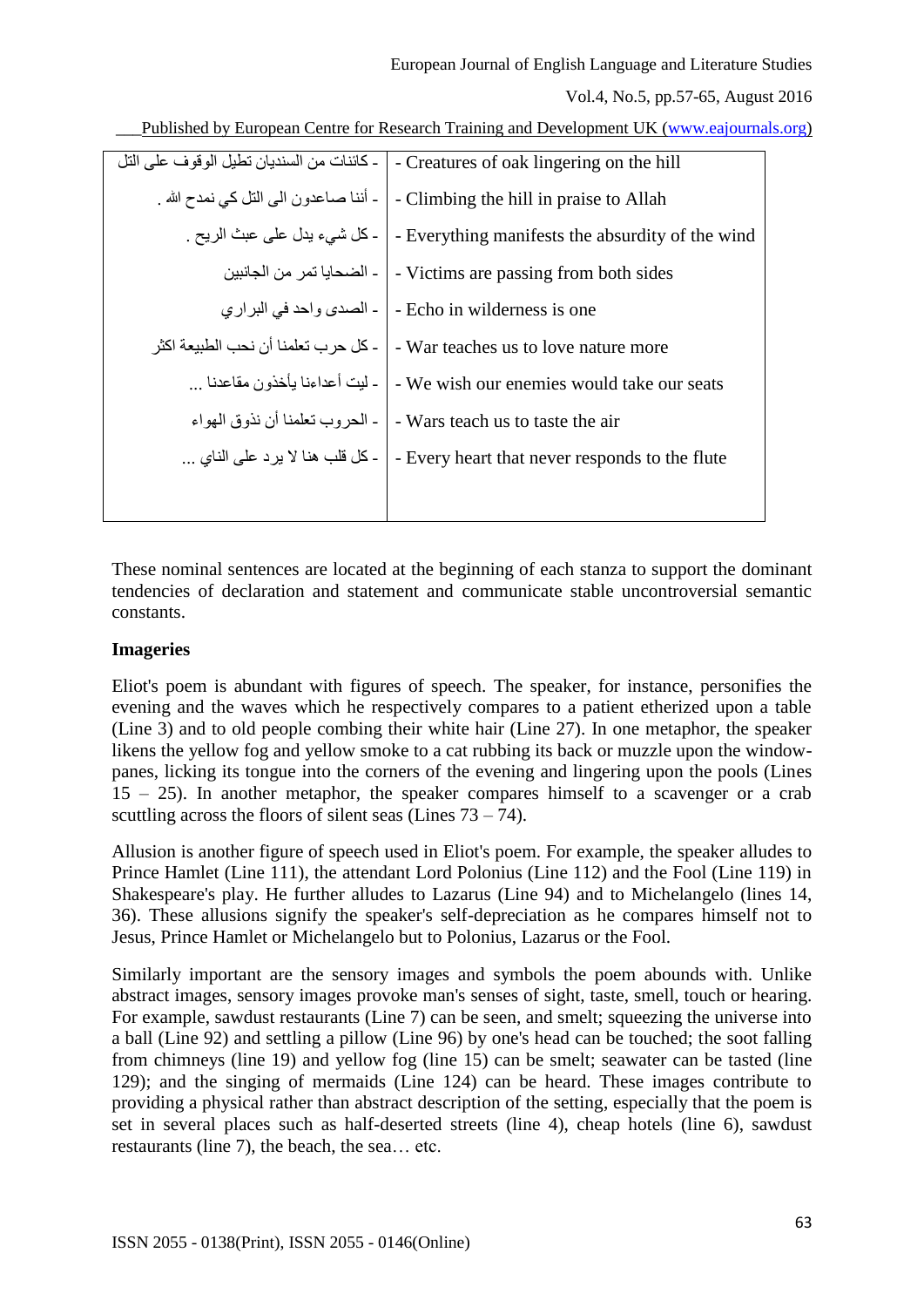European Journal of English Language and Literature Studies

Vol.4, No.5, pp.57-65, August 2016

Published by European Centre for Research Training and Development UK [\(www.eajournals.org\)](http://www.eajournals.org/)

Darwish contrarily draws the reader into the atmosphere of the poem by means of abstract images whose significations can be decoded based on their semantic and syntactic context. This deviation from personification to abstraction marks his creative imitation of other poets as it is evident in the following examples:

| Grass would grow from our bread - يصعد العشب من خبزنا نحوها إن تركنا المكان.<br>towards it if we left the place. |
|------------------------------------------------------------------------------------------------------------------|

Other lines and stanzas of the poem are abundant with abstract symbols and images which lack personification like in the following stanza:

| ـ والصدي واحدٌ في الحروب الطويلة : ۖ أُمِّ ،أب ¸ ولد ¸ | - Echo is one in long wars: the    |
|--------------------------------------------------------|------------------------------------|
| صدقوا                                                  | mother, father and son believe     |
| - إن خلق البحيرات خيلاً تـعود إليهم مطـهمة بالر جاء    | Creatures of lakes are horses      |
| الأخير                                                 | filled with hope                   |
| - فاعدوا لأحلامهم قهوة تمنع النوم                      | - For their dreams, prepare coffee |
| ۔ فی شبح السندیان                                      | that would keep sleep away.        |
|                                                        | In the ghost of oak                |

In this poem, the speaker avoids personification in favor of abstraction and symbolism to emphasize the similarities between echo in the past and present, enemies of the past and present and wars in the past and present. In another abstract image, the speaker assumes the truthfulness of the claims the family made about the horses it used to have behind the lake. These horses are assumed to be filled with hope.

The speaker neither searches for material correspondences nor uses figures of speech such as similes, metaphors, allusions and personification; rather, he relies on abstraction, symbolism and irony. It can, therefore, be assumed that the family the speaker describes is a symbol of any Palestinian displaced or dispossessed family; behind the lakes is a symbol of the Arab World; and the horses belonging to them are symbols of the support they are awaiting the other Arab nations to offer. The horses filled with hope signify their difference from the horses of war.

In an irony, the speaker demands to "prepare the coffee of sleep for their dreams". The speaker in this irony prefers staying awake to having unrealistic dreams during sleep which provokes dreams that never exist. His sensations of desperation and pessimism, consequently, get worse.